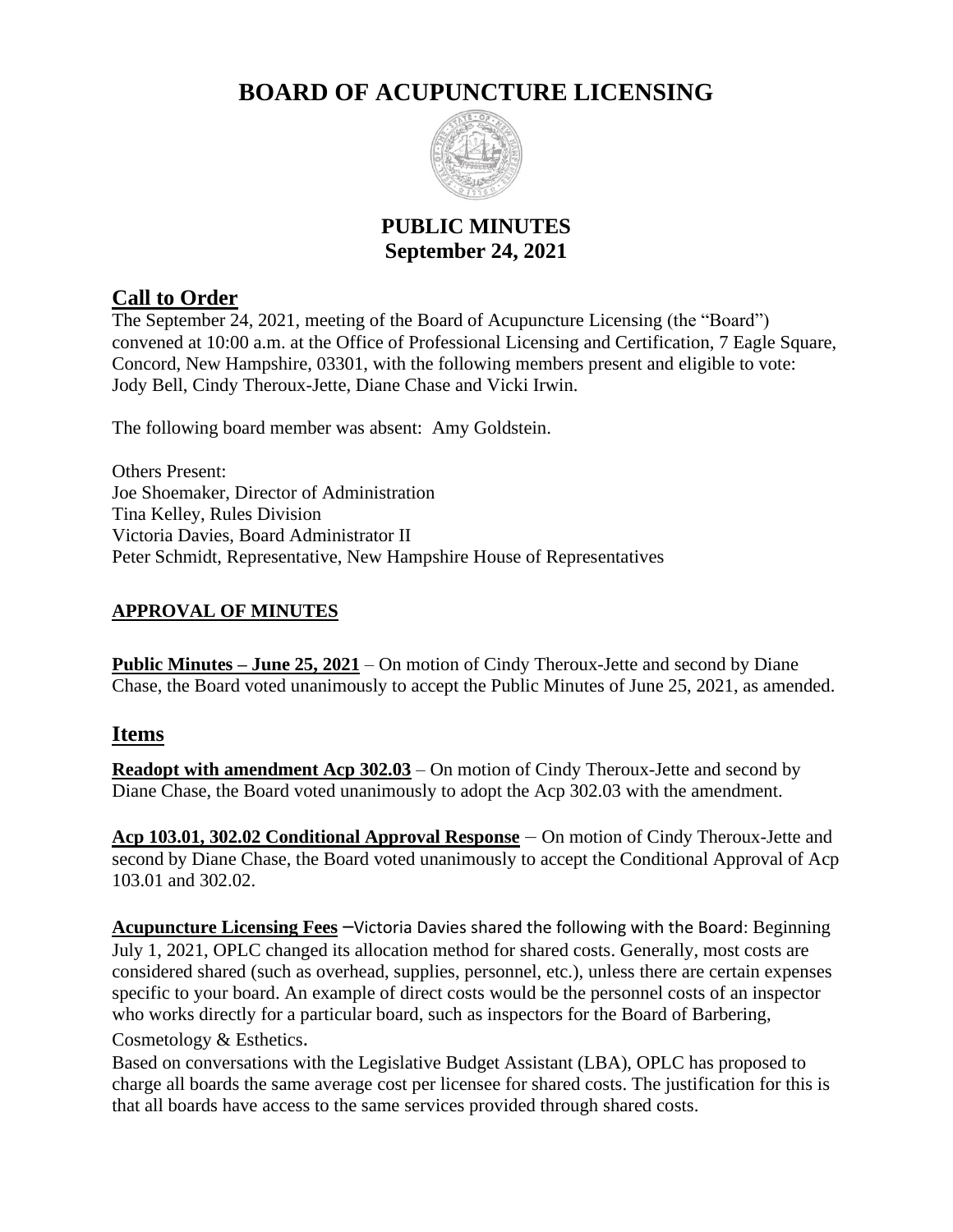Additionally, to the extent that certain boards have been subsidizing others, there is a concern about certain boards or professions being unlawfully taxed. While OPLC understands that certain professions may have more difficulty paying a particular fee, conversations with the LBA have lead OPLC to the conclusion that that should not necessarily be a consideration with the current statutory framework surrounding fees. OPLC is happy to explore potential future solutions for such individuals, working with the boards.

OPLC believes that the proposed fees are intended to generate the amount necessary to ensure the efficient operations of the office and to support the boards and the regulated licensees during the next biennium. Additionally, the current FY22/23 budget is designed to minimize the amount of funds lapsed to the general fund. We welcome your constructive feedback, and look forward to working with you.

Jody Bell would like to respond to the comment located on Table 1002.2 Application Fees for Professions Regulated by the Board of Acupuncture. More specifically, Acp 304 also establishes a registration process for interns, but no fee is established. Should there be a fee? Ms. Bell, including the entirety of the Board would like to respond with the following statement, with charging a fee for an internship is not necessary.

**Elaine Leifer – Practice Questions** – The Board recommended to refer Ms. Leifer to OPLC's website where she would be able to locate universal best practices relating to COVID-19. The Board would also refer Ms. Leifer *to 328-G: 9 Licensure Required; Renewal; Reissuance; Continuing Education. V*. regarding her question relating to the title "Dr."

The Board ensued discussion regarding the current inability for persons licensed with the New Hampshire Board of Acupuncture who has earned a doctoral degree in the practice of acupuncture from an ACAOM or board-approved program to hold himself or herself out and advertise as a doctor of acupuncture, or use any other letters or words denoting that the individual has earned a doctoral degree in the practice of acupuncture. The Board did draft a House Bill, #1314, in the 2020 session but it was laid on the table due to urgent need in addressing the pandemic related legislation. The Board would like to re-draft the proposal to go to the Senate. Acupuncture Doctorate Degrees are now recognized in the State and the Board feels it would be appropriate to propose the changes again.

On motion of Cindy Theroux-Jette and second by Diane Chase, the Board voted unanimously to form a committee, which will include Ms. Theroux-Jette and Ms. Chase, with the assistance of Peter Schmidt to draft the proposed changes to the Senate.

**Laura Cooley – Response to Checklist Request** – The board was first notified of Ms. Cooley's proposed training program for acupuncture detoxification specialists, titled "AcuAid Ear Acupuncture Training Program" when it reviewed her 2/17/21 email at its regular meeting on 3/12/21. In this email, Ms. Cooley asked for state approval for her training program, but there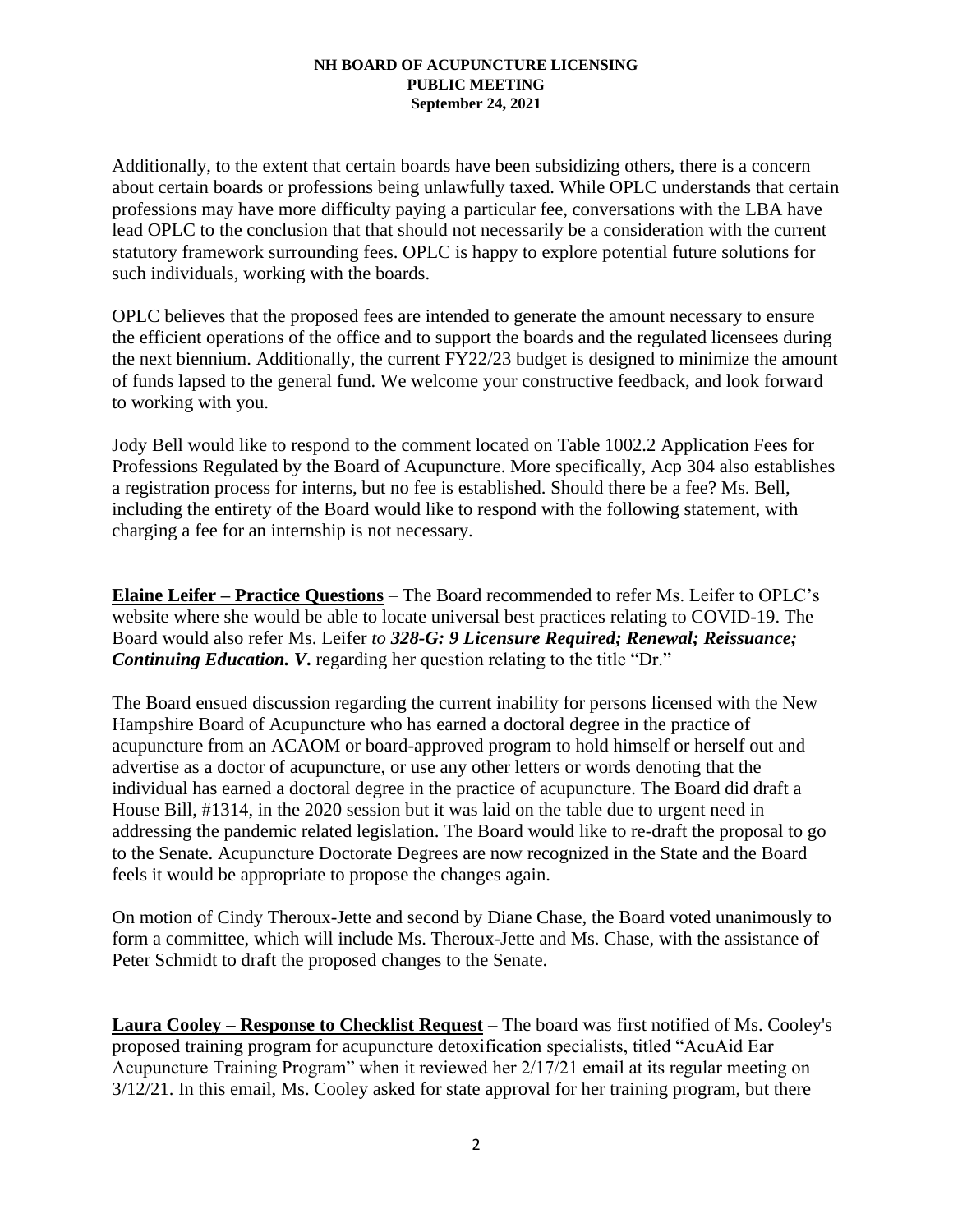was no program attached. As such, the board was unable to determine if the proposed program demonstrated compliance with the requirements set forth by the rules in Acp 705.03 - 705.05. At this meeting, the board requested its administrator at the time, Elaine Bonner, email Ms. Cooley and ask her to submit the training manual for the Board to review.

6/22/21: On this date, just a few days before the regularly scheduled meeting on 6/25/21, the board received a 115-page training program authored by Ms. Cooley titled "AcuAid Public Health Acupuncture Training Program" (the title of this program was different than the one mentioned in her 2/17/21 email). Ms. Cooley attended this meeting on 6/25/21 via Zoom, was adversarial, voiced frustration and accused the board of being slow and difficult. The board explained that it had not seen the documentation prior to a few days before 6/25/21 and agreed to expedite the process for her. The board agreed to work towards having this 115-page training program reviewed in its entirety no later than August 15, 2021. Further, the board voted to conditionally approve it, provided it meets all of the requirements outlined in Acp 705.02 Board Approval of NADA-Equivalent Training Programs, Acp 705.03 Didactic and Clinical Experiences Required, Acp 705.04 Board-Approved Training Curriculum Requirements, and Acp 705.05 Board-Approved Course Objectives.

7/05/21: The board agreed on 6/25/21 to expedite the review and realized on 7/05/21 that the proposed course did not have the necessary subject matter or course objectives. Instead of meeting and voting to not accept the course, it contacted its administrator, Victoria Davies, and asked her to reach out to Ms. Cooley to give her an opportunity to submit additional information or help the board find the required information in the training manual.

7/09/21: The board shared with Ms. Cooley a checklist of information that the rules require, including the required subject matter in Acp 705.04 Board-Approved Training Curriculum Requirements and the required course objectives in Acp 705.05 Board-Approved Course Objectives. This checklist can assist instructors with organizing the curriculum and help them with meeting the requirements when in the process of developing a training manual for board approval, and it helps the board in reviewing the proposed program. The Board has not received the information as required in the checklist.

Victoria Davies, will reach out to Ms. Cooley regarding the checklist requirements and further define what Ms. Cooley will need to submit in order to have course approved.

**Laura Cooley –** Ms. Cooley's email to Victoria Davies, outlines concerns regarding renewal of Acupuncture and Acupuncture Detox Specialist licenses/or certifications. According to Ms. Cooley numerous individuals did not receive the renewal notifications for their June 30, 2021 renewal from OPLC. Although each individual's circumstance varies, there have been a multitude of reasons why each individual has not received the renewal notification. This includes outdated email addresses on file with the Board and the notifications being forced into that email holder's spam folder. Victoria Davies has addressed Ms. Cooley's concerns prior to today's meeting. This item is to inform the Board of the on-going concerns.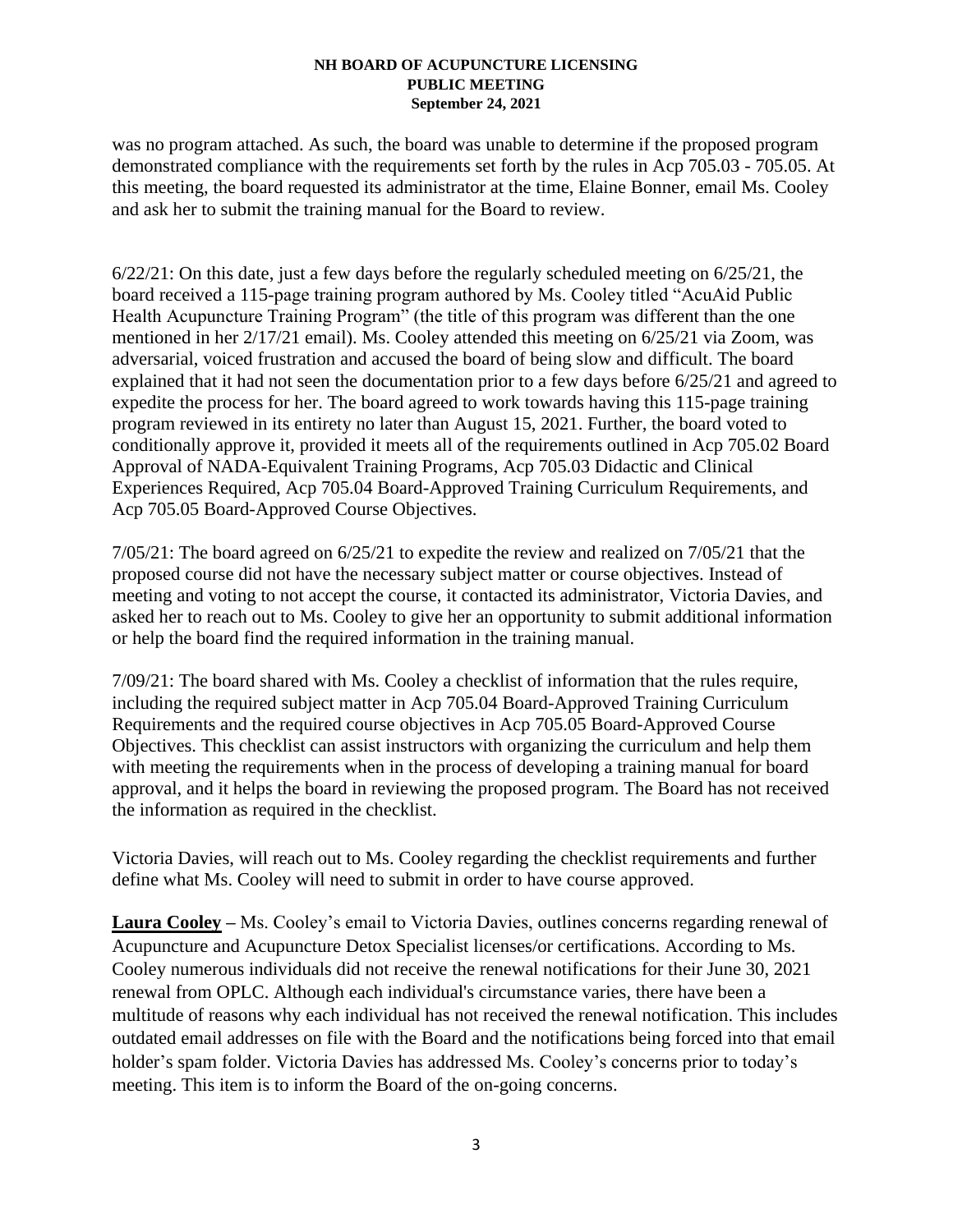Website Errors – Vicki Irwin brought to the Board's attention an inaccuracy located on the Board's website under the application checklist section: it appears to state all licenses shall expire 2 years from the date of issue. The information is incorrect and will need to reflect the Board's current renewal cycle procedure. Victoria Davies will have the IT team correct the error.

### **License Application**

- 1. **David Wurzel – Temporary Teaching License** On motion of Cindy Theroux-Jette and second by Jody Bell, the Board voted unanimously to approve the Temporary Teaching License Application.
- 2. **William Boylan – New Application (Late renewal) –** On motion of Cindy Theroux-Jette and second by Diane Chase, the Board voted unanimously to approve William Boylan's initial application for late renewal.
- 3. **Nicol Giandomenico – Initial Application** *–* On motion of Cindy Theroux-Jette and second by Vicki Irwin, the Board voted unanimously to approve Nicol Giandomenico' s application for licensure. The Board requested Ms. Giandomenico be issued an advisement letter relating to her use of "Dr." in her email address on file with the Board. The email address could imply to the public that the "Dr." credential may relate to the provision of acupuncture services. The Board would like to request Ms. Giandomenico modify her email address to clarify the credential or eliminate it, in order to ensure compliance with RSA 328-G:9,V.
- **4. Paul Rooney – Initial Application –** On motion of Cindy Theroux-Jette and second by Diane Chase, the Board unanimously voted to approve Paul Rooney's initial application for licensure.
- **5. Joseph Allis – New Application (Late Renewal)** On motion of Cindy Theroux-Jette and second by Vicki Irwin, the Board voted unanimously to approve Joseph Alli's initial application for late renewal.

At 11:47 a.m., pursuant to RSA 91-A:3, and upon motion by Cindy Theroux-Jette and second by Jody Bell, the Board voted by roll call to go out of public session and into non-public session because public disclosure may render a proposed action ineffective or adversely affect the reputation of a person other than a Board member.

At 11:56 a.m., Cindy Theroux-Jette moved to seal the non-public minutes. Jody Bell seconded the motion. The Board voted unanimously by roll call vote to maintain the privacy of the items